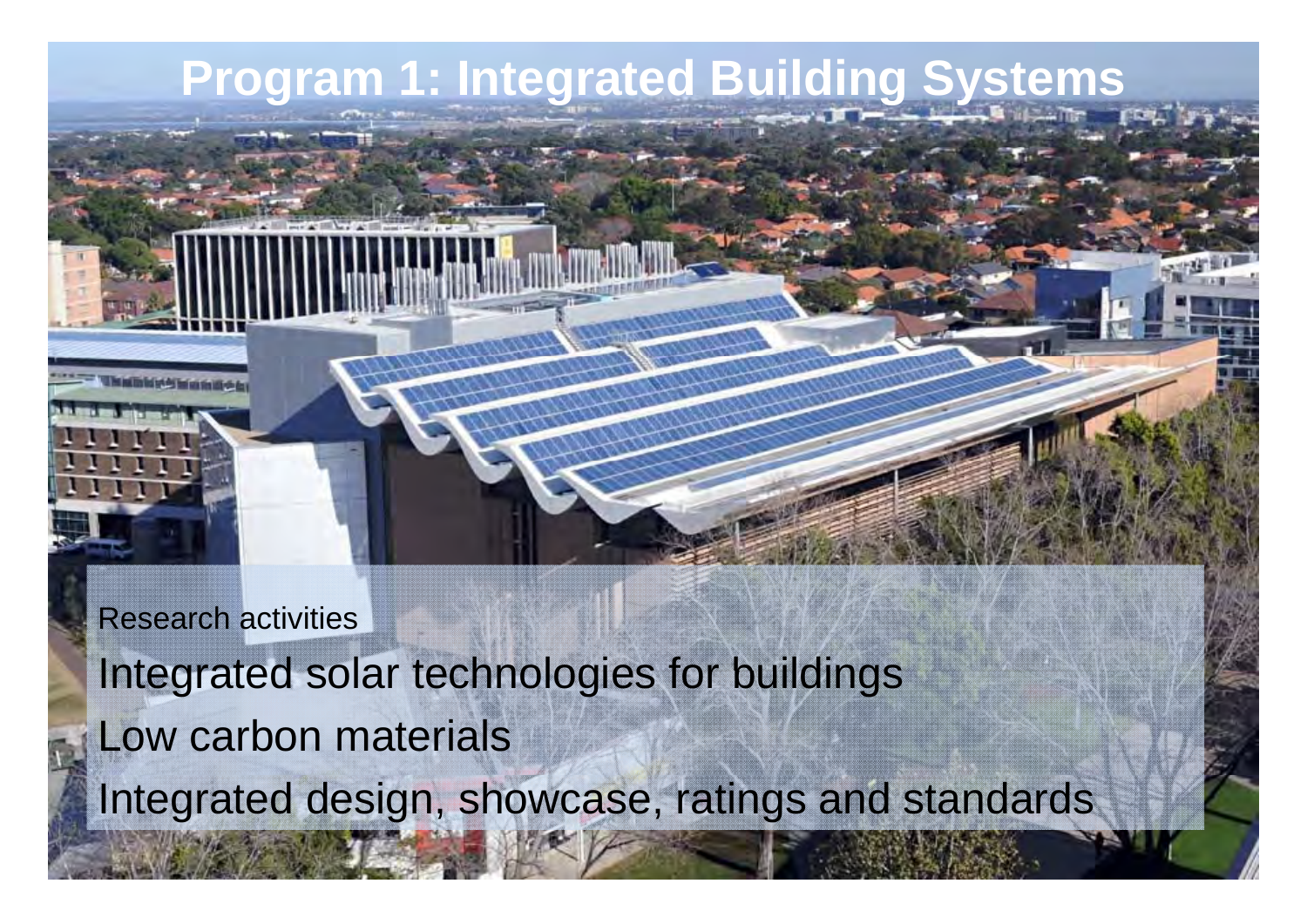### **Commonwealth Agreement Milestones (FY1) Milestones**

#### **Integrated solar technologies for buildings**

First generation designs for prototypes completed. Milestone report on design, construction, testing and performance of building integrated solar thermal and PV prototypes.

#### **Low carbon materials**

Identification of barriers to innovative low carbon products and solutions. Milestone report on design, construction, testings and performance of products for Australian industry and climatic conditions.

#### **Integrated design, showcase, ratings and standards**

Report on modelling studies of low carbon designs for a wide range of climatic zones, for new construction and retrofitting. Longitudinal study of High Performance Buildings researching correlation with productivity.

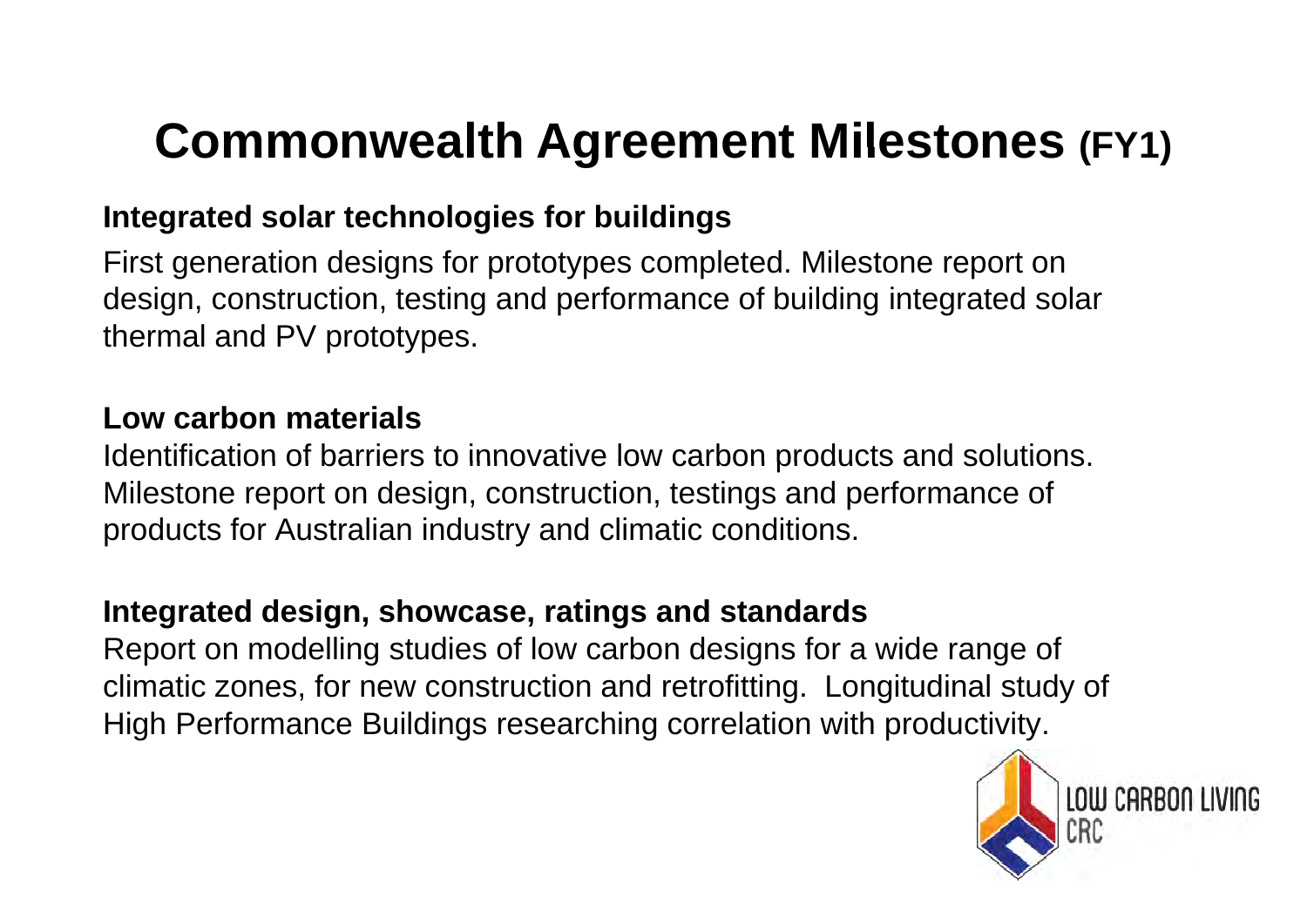### **Project Development**

LCL CRC : our aim is to deliver on carbon reductions. Ultimately that will be the measure of success

Initial projects in Program 1 –  $\hbox{--}$  driven by industry needs or scoping studies driven by CRC board strategic direction.

Basic philosophy of the LCL CRC: projects developed by CRC partners (industry, government, research organisation) – end user driven.

Research Project  $\Rightarrow$  Activities  $\Rightarrow$  Outputs (CRC 7 years)

CRC partners utilise research Outputs  $\implies$  Impacts (15 years)

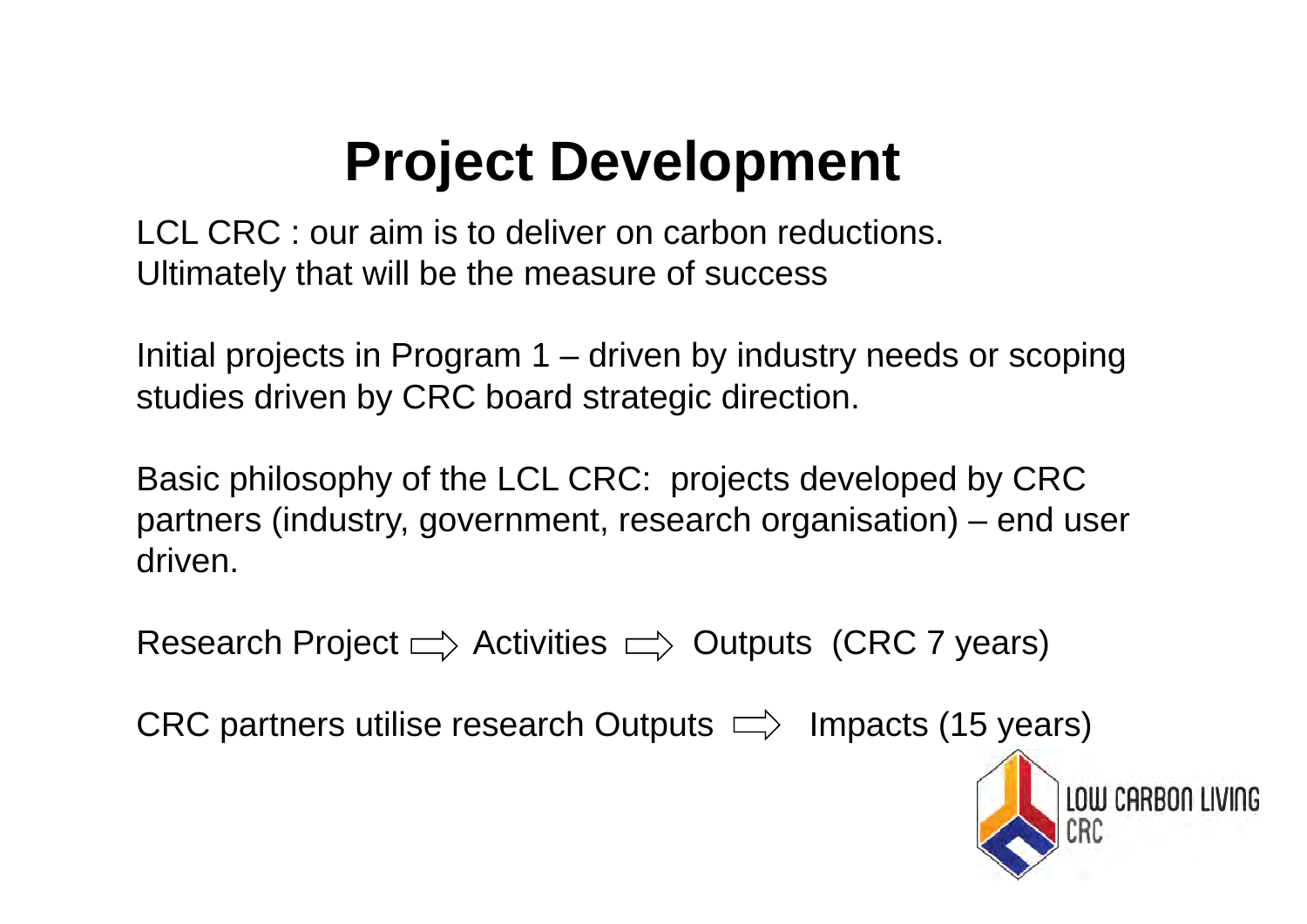### **Integrated solar technologies for buildings**

- Concentrated solar thermal systems and absorption HVAC systems
- Air handling solutions, integration approaches and building design considerations for PV-T roofing.



• Status report and directions on Integrating PV with building products.

#### **Low carbon materials**

• Performance based Criteria for Concretes: Creating Pathwa ys for Low Carbon Concrete Manufacture with Existing Standards

( Ash Development Association of Australia, UNSW - Prof. S. Foster, Swinburne Uni. – Prof. J. Sanjayan)

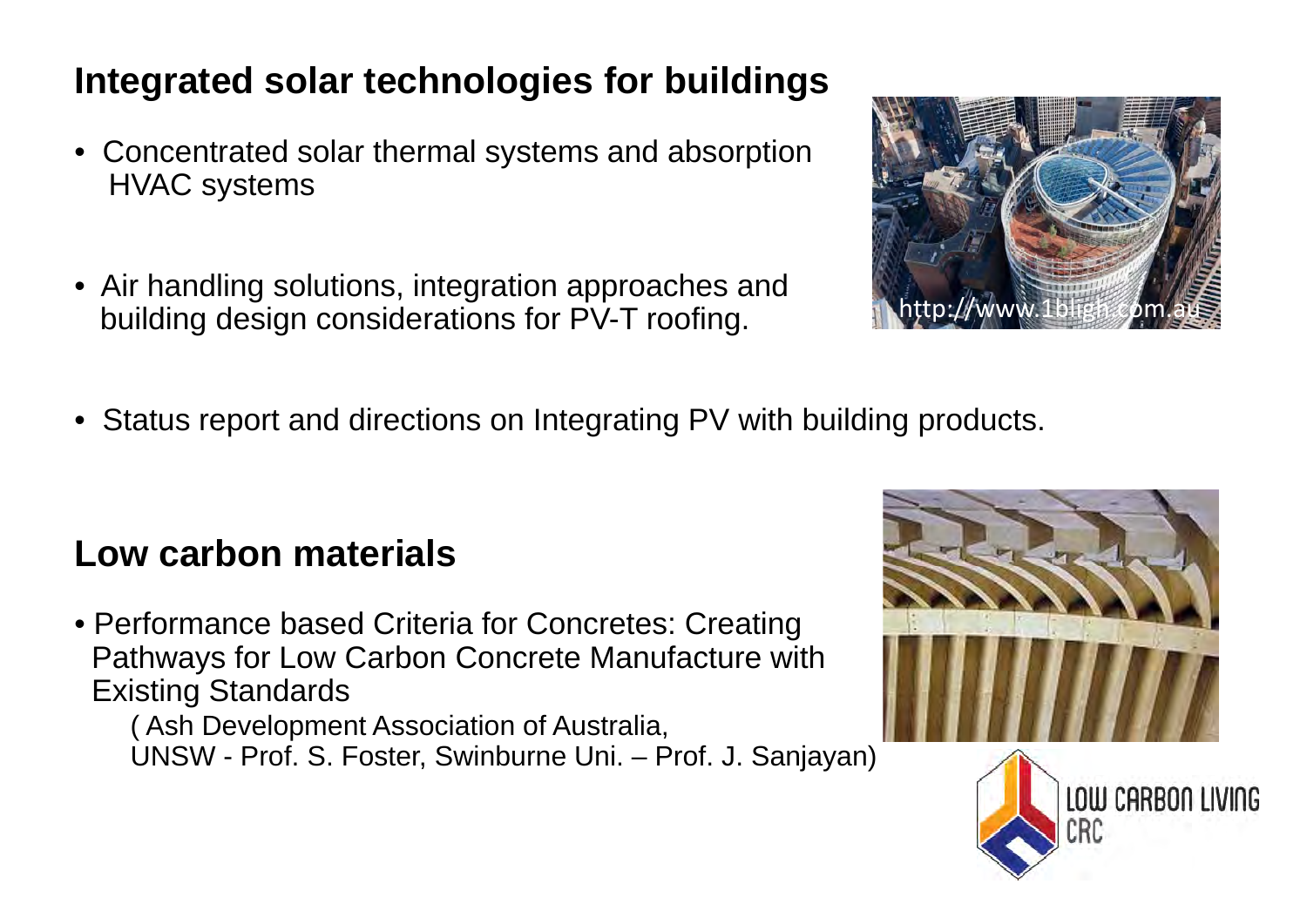#### **Integrated design, showcase, ratings and standards**

- Viable integrated systems for zero carbon housing
- • $\bullet\,$  Intelligent automated monitoring of commercial photovoltaic (PV) systems.



http://w3.unisa.edu.au/news/2011/251111.asp



http://www.pv.unsw.edu.au/node/689

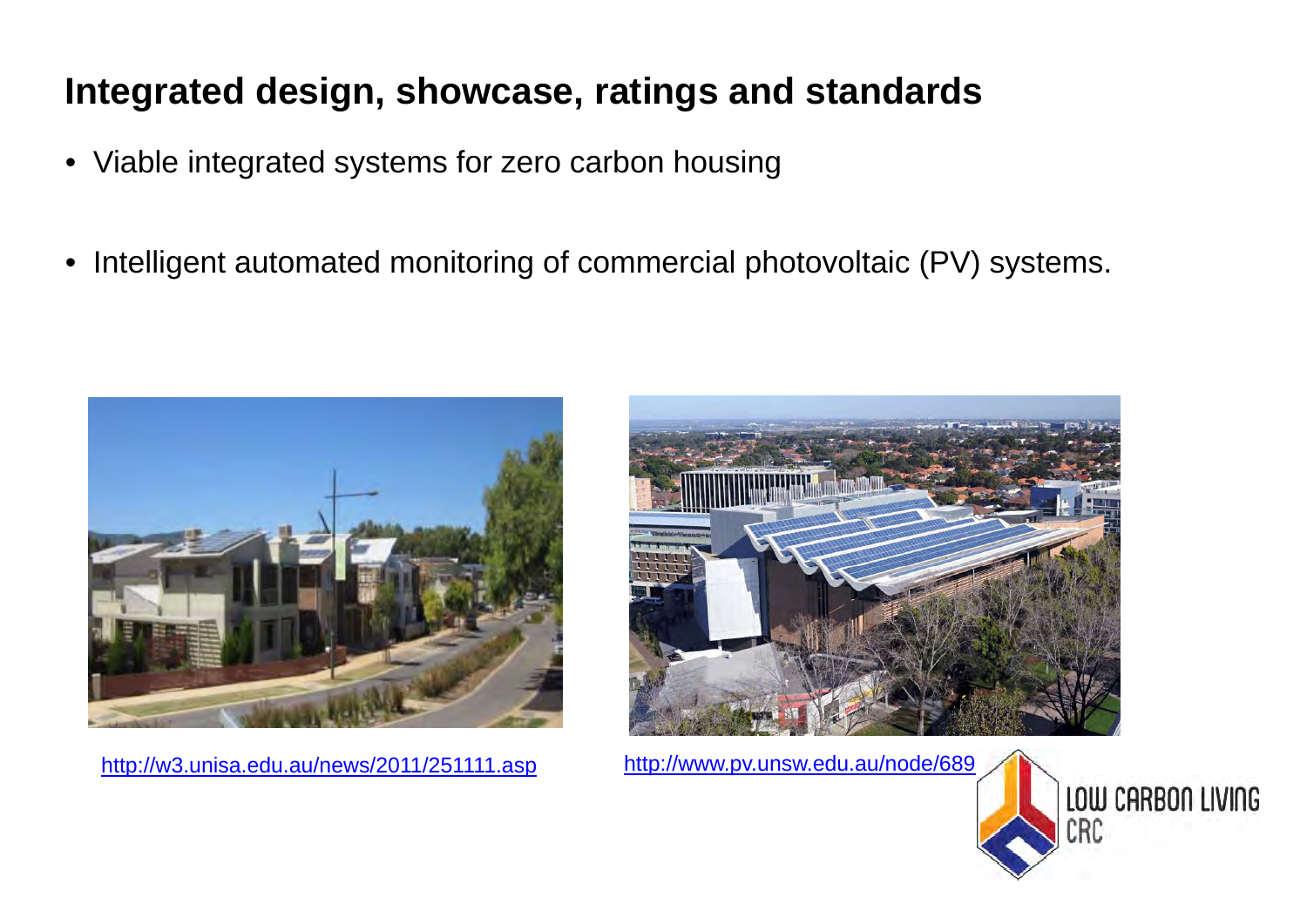### **Next round of projects under discussion P1**

- Sustainable and Affordable Living through Modular, Net Zero Energy, Transportable, and Self-Reliant Homes and **Communities**
- $\bullet$  Industry support mechanisms for renewable heating and cooling
- Closing the Loop on Evidence-based Low Carbon Design of non-residential buildings
- Monitoring and modelling the CSR Low Energy



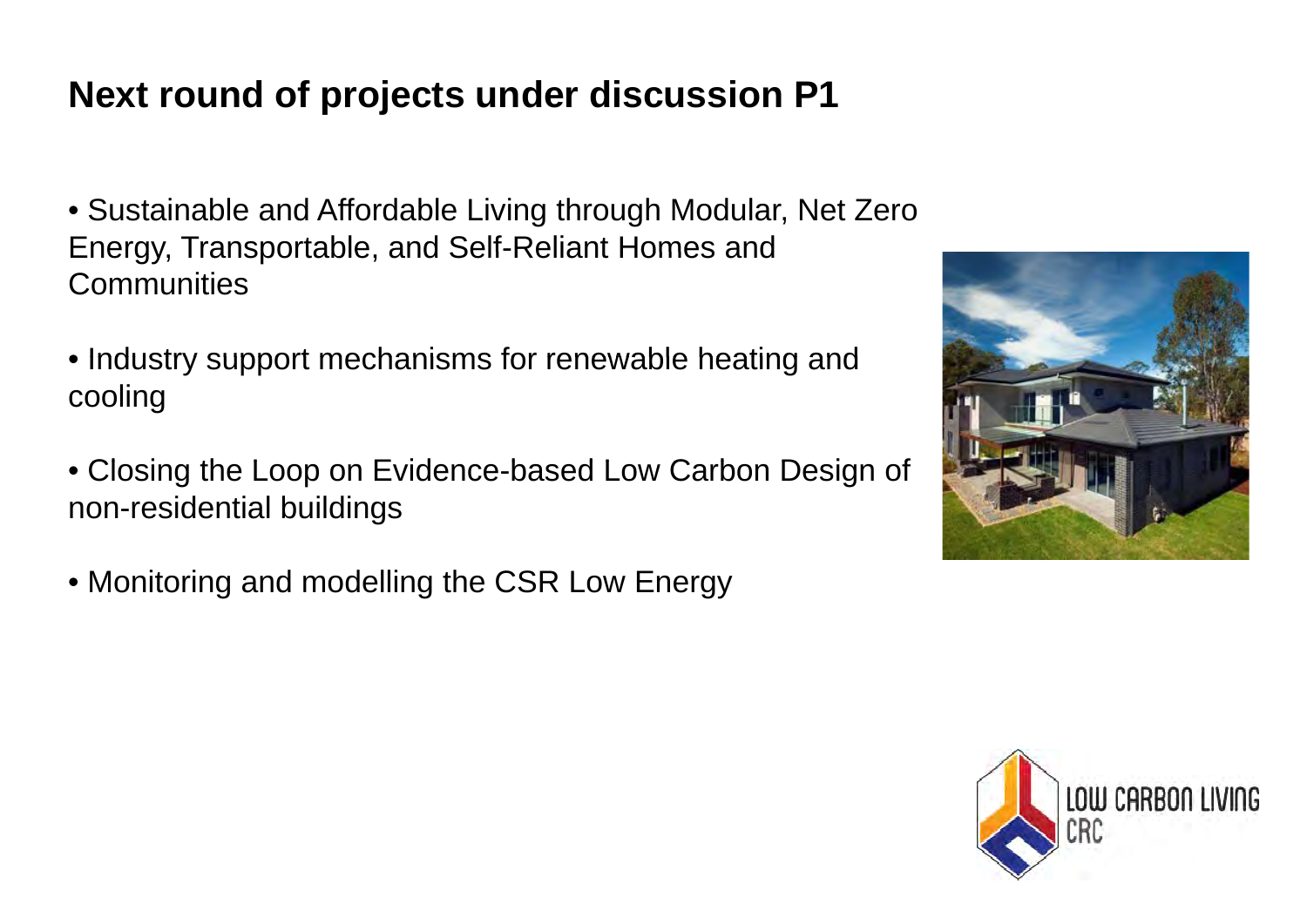# The Way Forward: Program 1

#### AREAS FOR DISCUSSION FOR NEW PROJECTS:

- 1. Technology integration
- 2. Life Cycle Assessment
- 3. Existing buildings
- 4.Non residential buildings
- 5. Low Carbon Living Laboratories
- 6. Other?

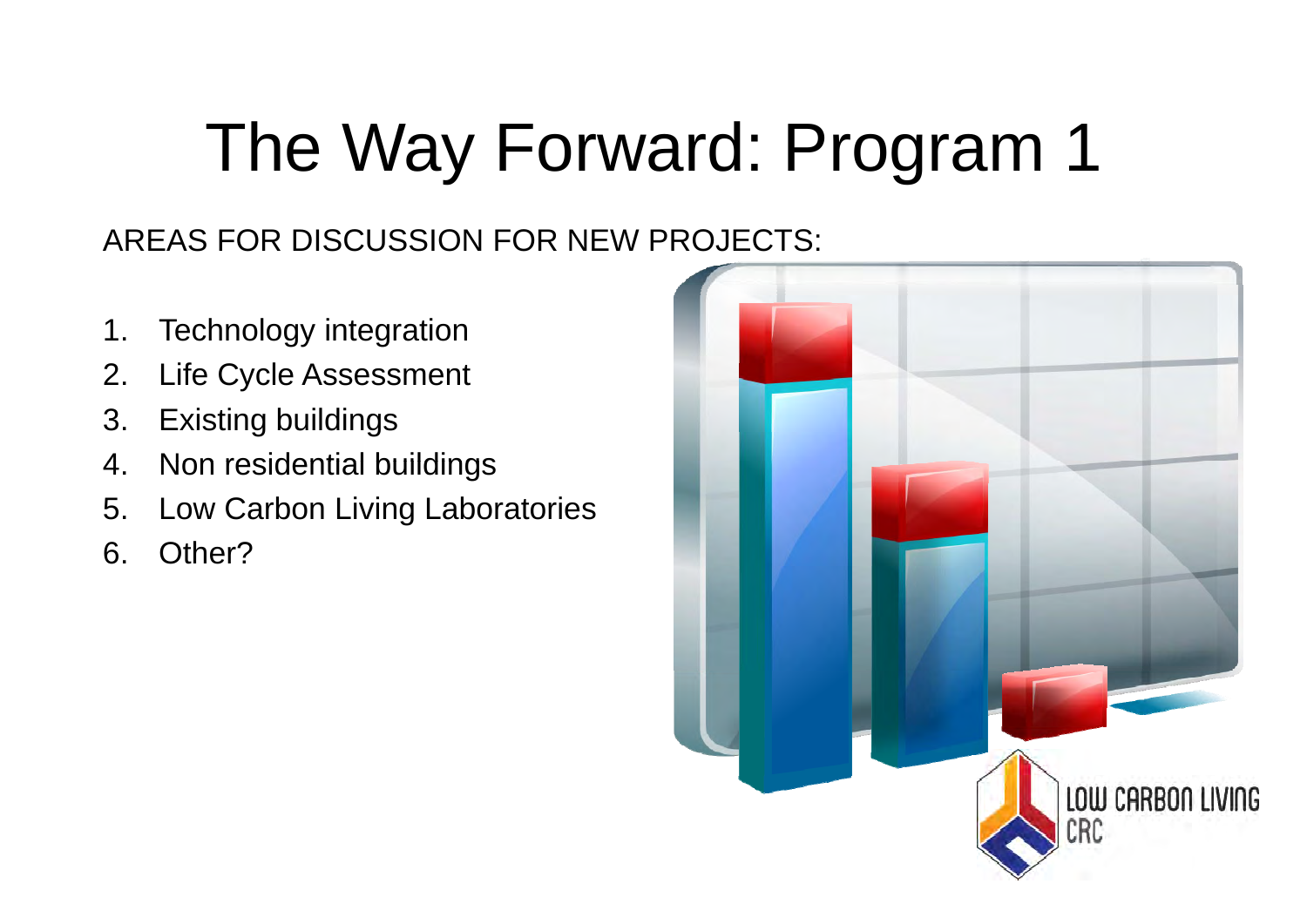# Technology integration

- •Wind
- $\bullet$ Biogas – cogeneration/trigeneration
- $\bullet$ Daylighting
- •Water/energy nexus
- •**Waste**
- $\bullet$ Energy storage
- •Peak demand
- •Passive features
- $\bullet$ Grid integration
- •Other?



CRC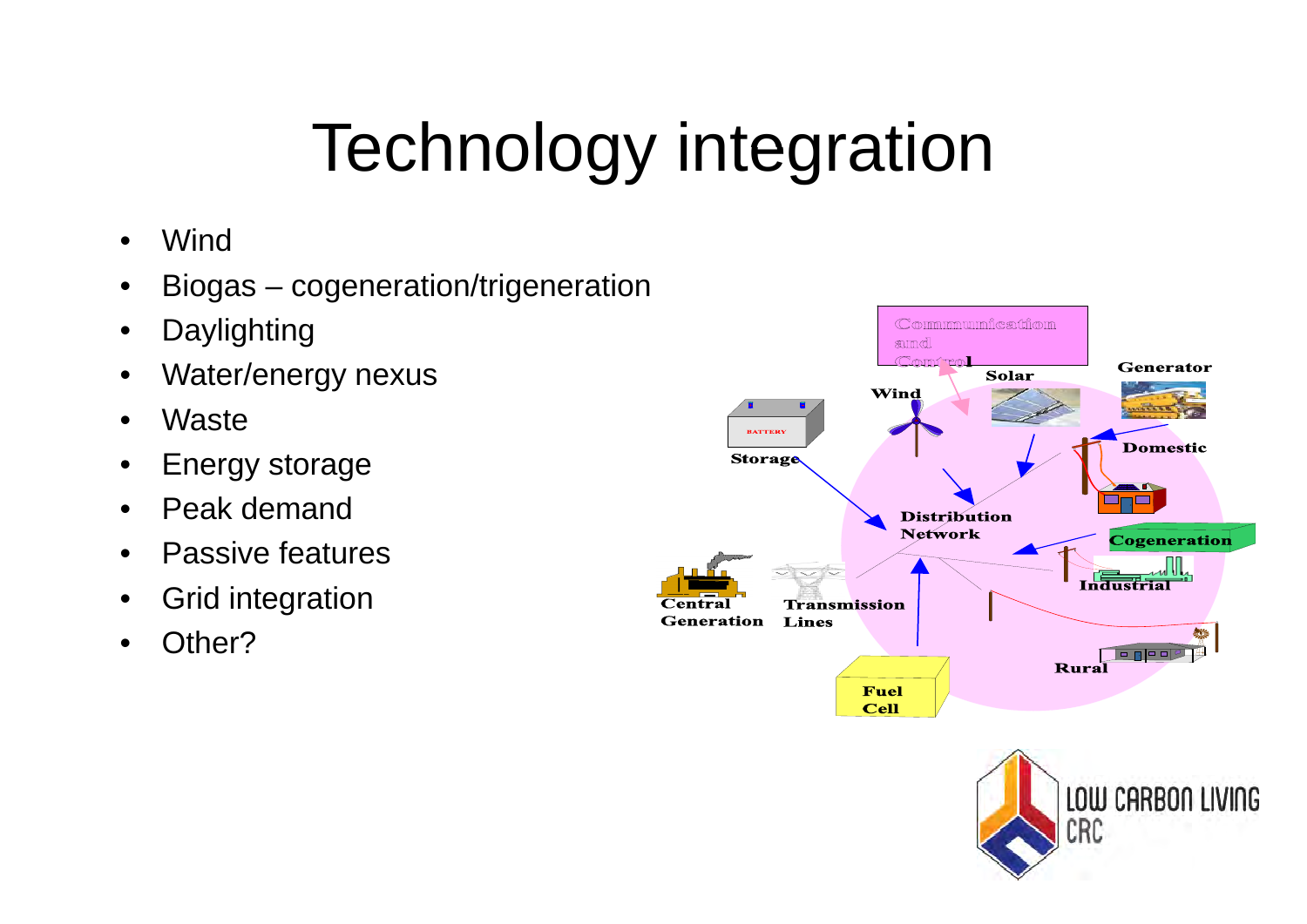### Life Cycle Assessment

- •Buildin g fabric
- •Appliances
- $\bullet$ Renewable energy systems
- $\bullet$ Inclusions in regulatory tools
- $\bullet$ Carbon vs energy vs cost
- •Life cycle vs operational zero carbon buildings
- •Other?



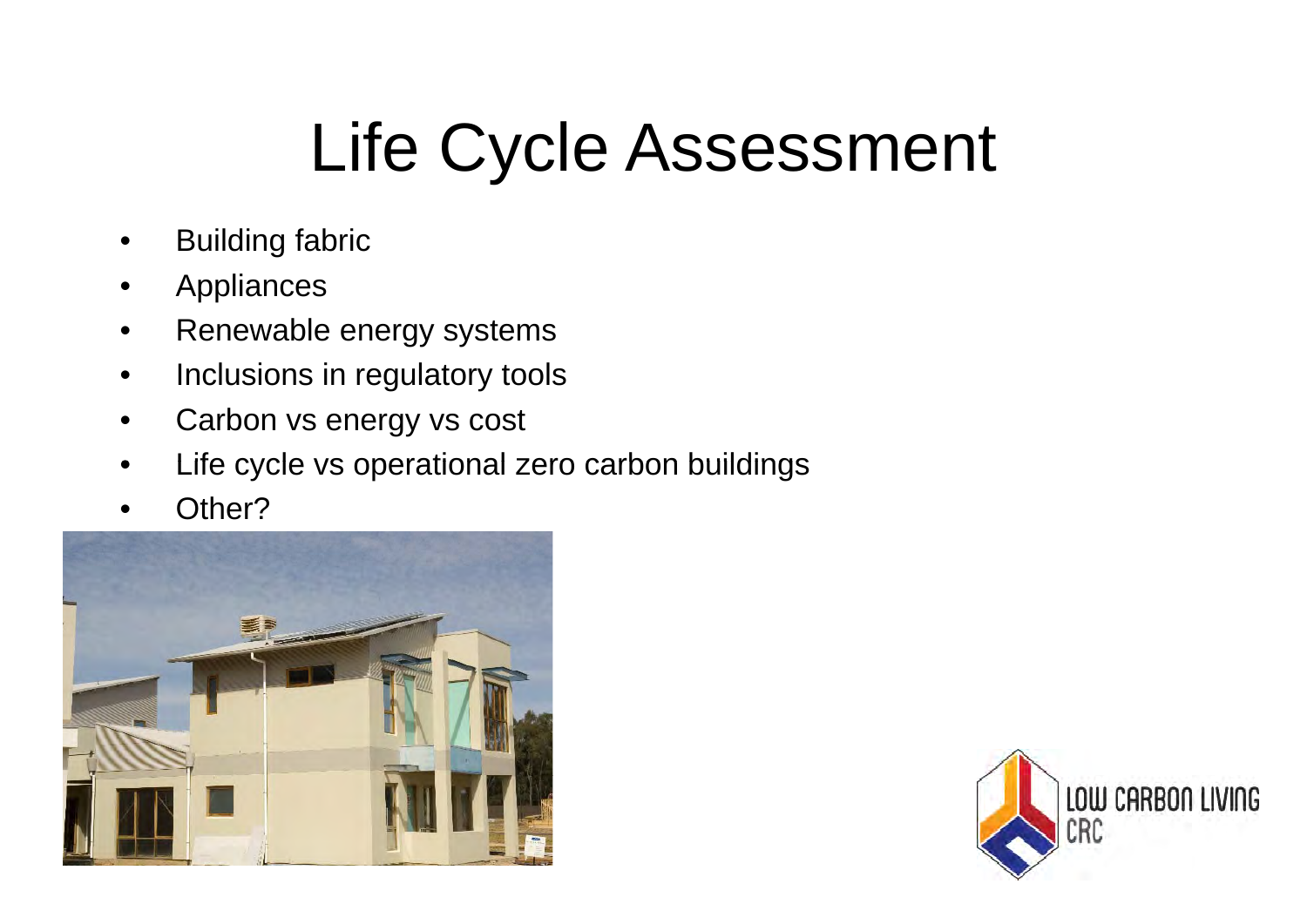### Existing buildings Residential and non residential

- $\bullet$ PV vs energy efficiency
- •Timing and motivation for sustainable upgrades
- •Tools for evaluation of sustainable upgrades
- $\bullet$ Economics vs other factors influencing decision making
- $\bullet$ Technology integration for existing buildings
- •Other?



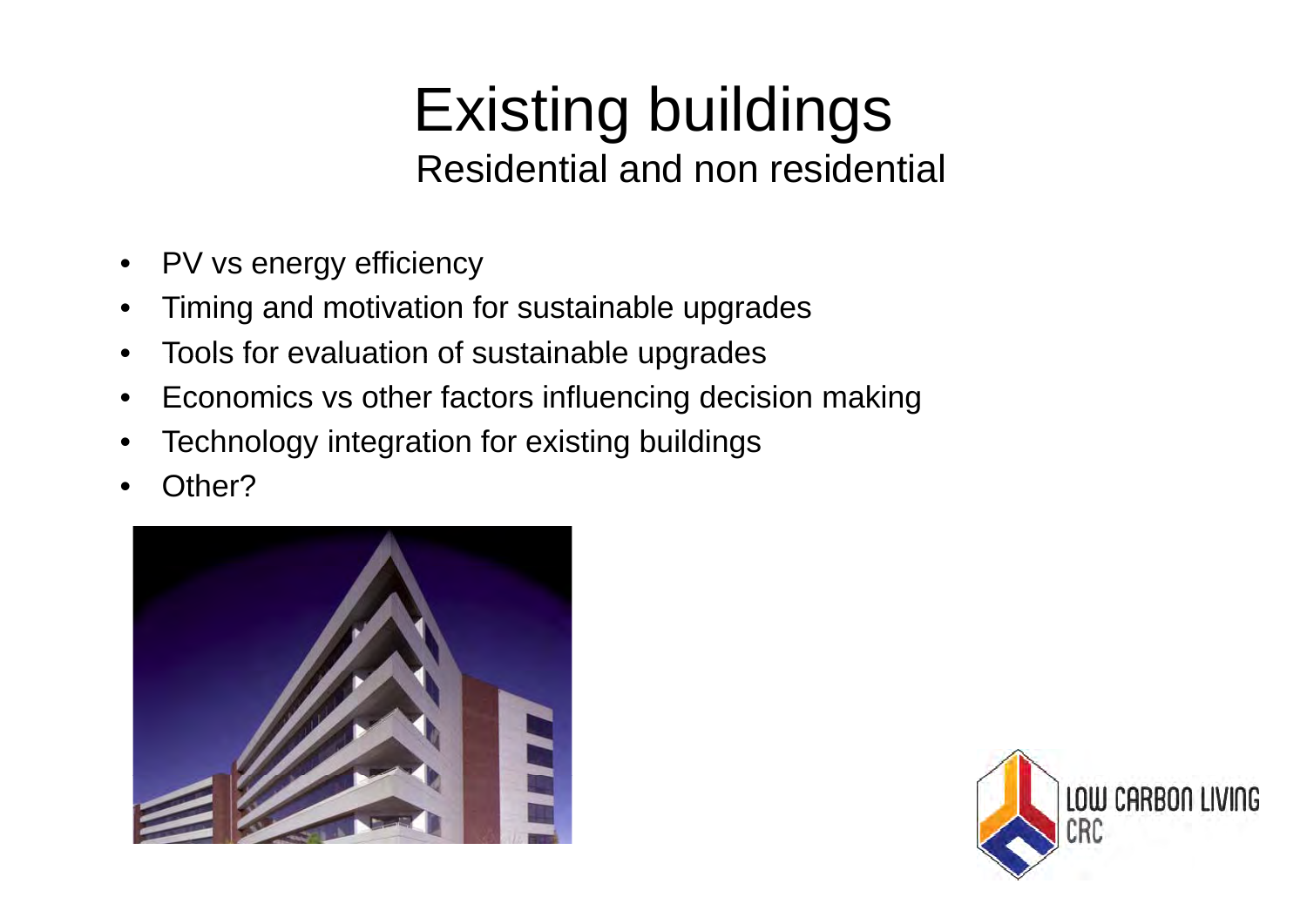# Non residential buildings

- • Building typology (commercial high rise, low rise, schools, shopping centres ....)
- •Buildings for small and medium enterprises
- $\bullet$ Rating tools for commercial/other non residential buildings
- $\bullet$ Data collection for evidence base of "Green buildings"
- •Green walls/roofs
- •Technology integration
- •Other?



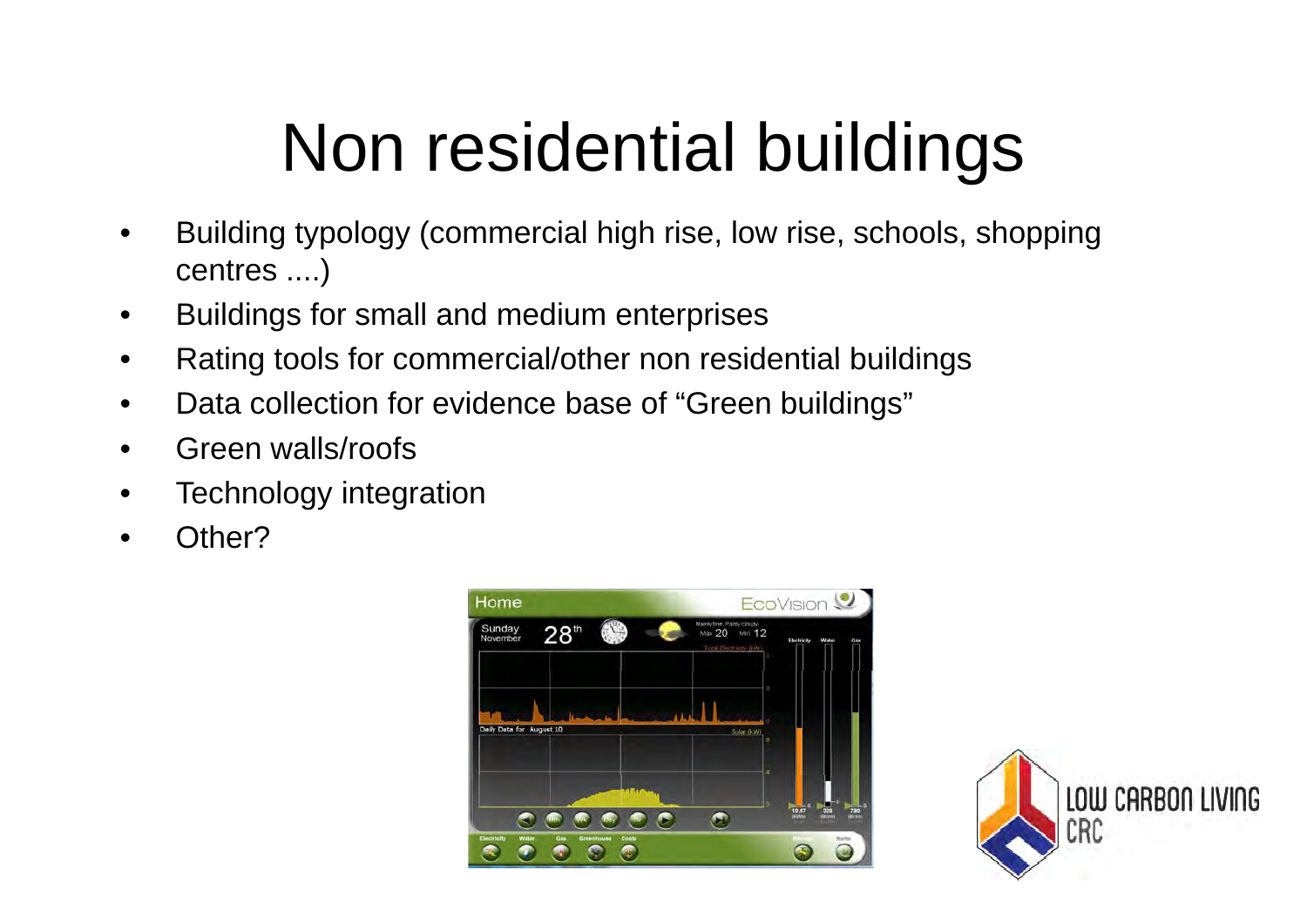# Low Carbon Living Laboratories

- •Choice of buildings/locations
- •Data to monitor
- •Desired outcomes
- •Communication of others
- •Other?